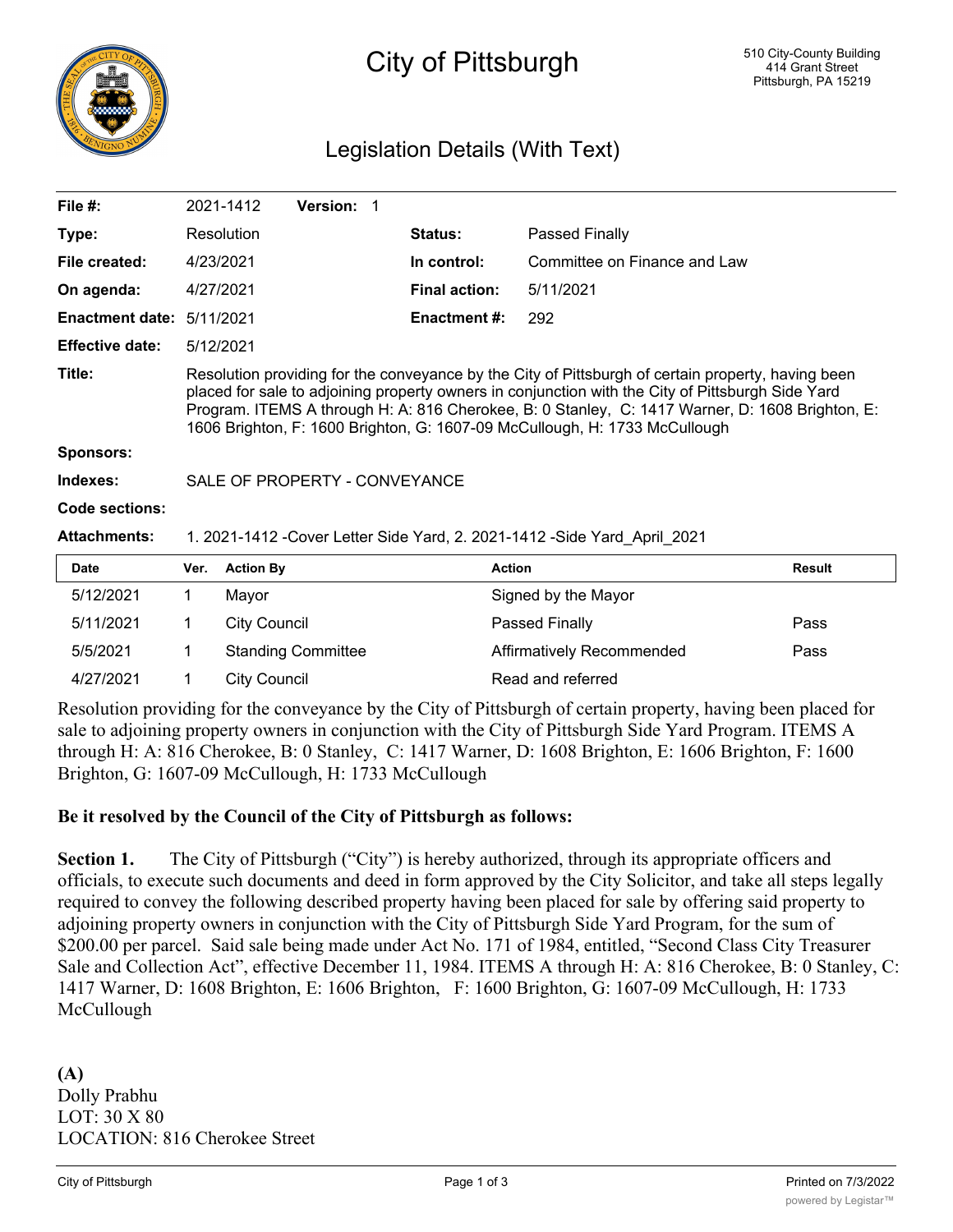ACQUIRED: October 7, 1985 / TS# 228 WARD: 5 BLOCK & LOT: 27-B-295 COUNCIL DISTRICT: 6

#### **(B)**

Jennifer Gula LOT: 25 X 100 LOCATION: 0 Stanley Street ACQUIRED: June 7, 1948 / TS# 1589 WARD: 15 BLOCK & LOT: 55-B-197 COUNCIL DISTRICT: 5

### **(C)**

Norma Jean Barnes LOT: 22 X 128.75 LOCATION: 1417 Warner Street ACQUIRED: June 7, 1948 / TS# 1589 WARD: 21 BLOCK & LOT: 22-F-260 COUNCIL DISTRICT: 6

#### **(D)**

Northside Properties R&S c/o Sarah Mistick LOT: 18.09 X 100 LOCATION: 1608 Brighton Place ACQUIRED: June 16, 2017 / TS# 234 WARD: 25 BLOCK & LOT: 22-H-208 COUNCIL DISTRICT: 6

# **(E)**

Northside Properties R&S c/o Sarah Mistick LOT: 18.05 X 100 LOCATION: 1606 Brighton Place ACQUIRED: June 16, 2017 / TS# 235 WARD: 25 BLOCK & LOT: 22-H-209 COUNCIL DISTRICT: 6

#### **(F)**

Northside Properties R&S c/o Sarah Mistick LOT: 20 X 140 LOCATION: 1600 Brighton Place ACQUIRED: June 16, 2017 / TS# 236 WARD: 25 BLOCK & LOT: 22-H-211 COUNCIL DISTRICT: 6

#### **(G)**

Northside Properties R&S c/o Sarah Mistick LOT: 30.02 X 38 LOCATION: 1607-09 McCullough Street ACQUIRED: September 19, 1988 / TS# 1958